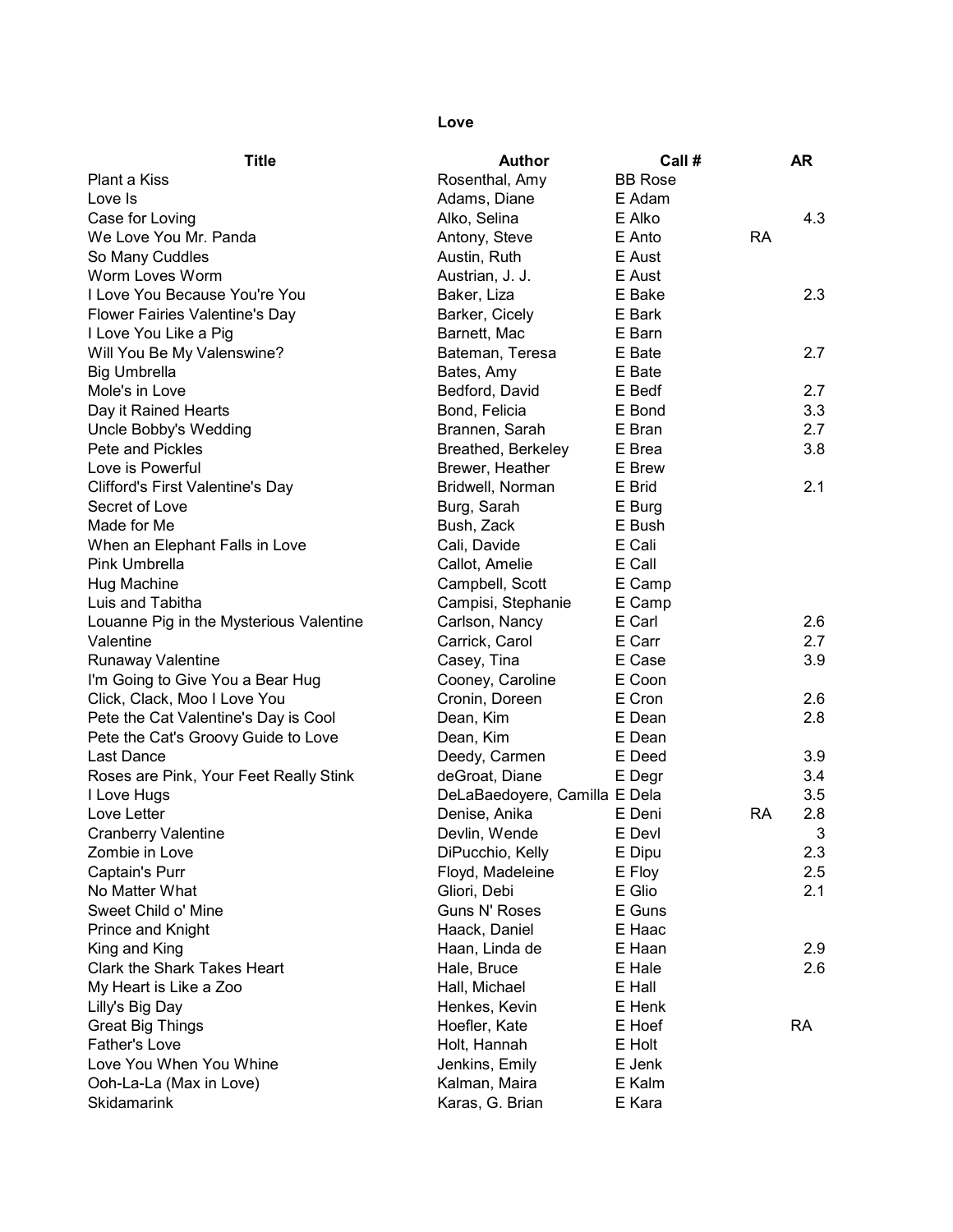| Time to Say I Love You              | Kemp, Jane           | E Kemp |           |                |
|-------------------------------------|----------------------|--------|-----------|----------------|
| I Love You With All My Heart        | Kern, Norris         | E Kern |           | 2.7            |
| My Penguine Osbert in Love          | Kimmel, Elizabeth    | E Kimm |           | 4.4            |
| How Spider Saved Valentine's Day    | Kraus, Robert        | E Krau |           | 3.2            |
| Mouse in Love                       | Kraus, Robert        | E Krau |           | 0.9            |
| Paul Meets Bernadette               | Lamb, Rosy           | E Lamb |           | $\overline{2}$ |
| Love is Real                        | Lawler, Janet        | E Lawl |           |                |
| Froggy's First Kiss                 | London, Jonathan     | E Lond |           | 2.6            |
| My Heart                            | Luyken, Corinna      | E Luyk | <b>RA</b> |                |
| Who Loves Me?                       | MacLachlan, Patricia | E Macl |           | 1.8            |
| Miss Flora McFlimsey's Valentine    | Mariana              | E Mari |           |                |
| Robot in Love                       | McBeth, T.L.         | E Mcbe |           |                |
| Love You Forever                    | Munsch, Robert       | E Muns |           | 3.4            |
| Paper Bag Princess                  | Munsch, Robert       | E Muns |           | 3.8            |
| Happy Valentine's Day, Mouse        | Numeroff, Laura      | E Nume |           |                |
| Amelia Bedelia's First Valentine    | Parish, Herman       | E Pari |           | 3.2            |
| Slugs in Love                       | Pearson, Susan       | E Pear |           | 3.2            |
| Pierre in Love                      | Pennypacker, Sara    | E Penn |           | 4.3            |
| Did You Know That I Love You?       | Pierce, Christa      | E Pier |           |                |
| Bear in Love                        | Pinkwater, Daniel M. | E Pink |           | 3.3            |
| For the Love of Autumn              | Polacco, Patricia    | E Pola |           | 4.2            |
| Someone for Mr. Sussman             | Polacco, Patricia    | E Pola |           | 3.4            |
| Shark Kiss, Octopus Hug             | Reed, Lynn           | E Reed |           | 2.2            |
| XO, Ox                              | Rex, Adam            | E Rex  |           | 3.8            |
| If My Love were a Fire Truck        | Reynolds, Luke       | E Reyn |           |                |
| <b>Valentine Mice</b>               | Roberts, Bethany     | E Robe |           | 1.2            |
| Moo-Moo, I Love You                 | Rosenthal, Amy       | E Rose |           |                |
| Nacho and Lolita                    | Ryan, Pam Munoz      | E Ryan |           | 4.4            |
| Love Pug                            | Sattler, Jennifer    | E Satt |           |                |
| Erika-San                           | Say, Allen           | E Say  |           | 3.3            |
| Be My Valentine                     | Scarry, Richard      | E Scar |           |                |
| Love, Splat                         | Scotton, Rob         | E Scot |           | 3.1            |
| You Hold Me Up                      | Smith, Monique       | E Smit |           |                |
| Somebody Loves You, Mr. Hatch       | Spinelli, Eileen     | E Spin |           | 3.9            |
| <b>Village Full of Valentines</b>   | Stevenson, James     | E Stev |           | 2.8            |
| Wedding that Saved a Town           | Strom, Yale          | E Stro |           | 3.9            |
| <b>Great Montefiasco</b>            | Thompson, Colin      | E Thom |           | 4.7            |
| <b>Mouse's First Valentine</b>      | Thompson, lauren     | E Thom |           | 1.3            |
| Romeo the Rhino's Rocky Romance     | Ulick, Michael       | E Ulic |           |                |
| I am Love                           | Verde, Susan         | E Verd |           |                |
| Motor Bill and the Lovely Caroline  | Wagner, Jenny        | E Wagn |           |                |
| <b>Valentine Express</b>            | Wallace, Nancy       | E Wall |           | 3.2            |
| Olive My Love                       | Walsh, Vivian        | E Wals |           | 2.7            |
| God's Great Love for You            | Warren, Rick         | E Warr |           |                |
| Be My Valentine                     | Wells, Rosemary      | E Well |           |                |
| Porcupining                         | Wheeler, Lisa        | E Whee |           | 3.1            |
| Te Amo Bebe, Little One             | Wheeler, Lisa        | E Whee |           | 2.7            |
| Never Too Little to Love            | Willis, Jeanne       | E Will |           |                |
| Hedgehugs                           | Wilson, Steve        | E Wils |           |                |
| Night Before Valentine's Day        | Wing, Natasha        | E Wing |           | 3.3            |
| Jennifer Jones Won't Leave Me Alone | Wishinsky, Frieda    | E Wish |           | 2.1            |
| Saint Valentine                     | Tompert, Ann         | J270.1 |           | 5.4            |
|                                     |                      |        |           |                |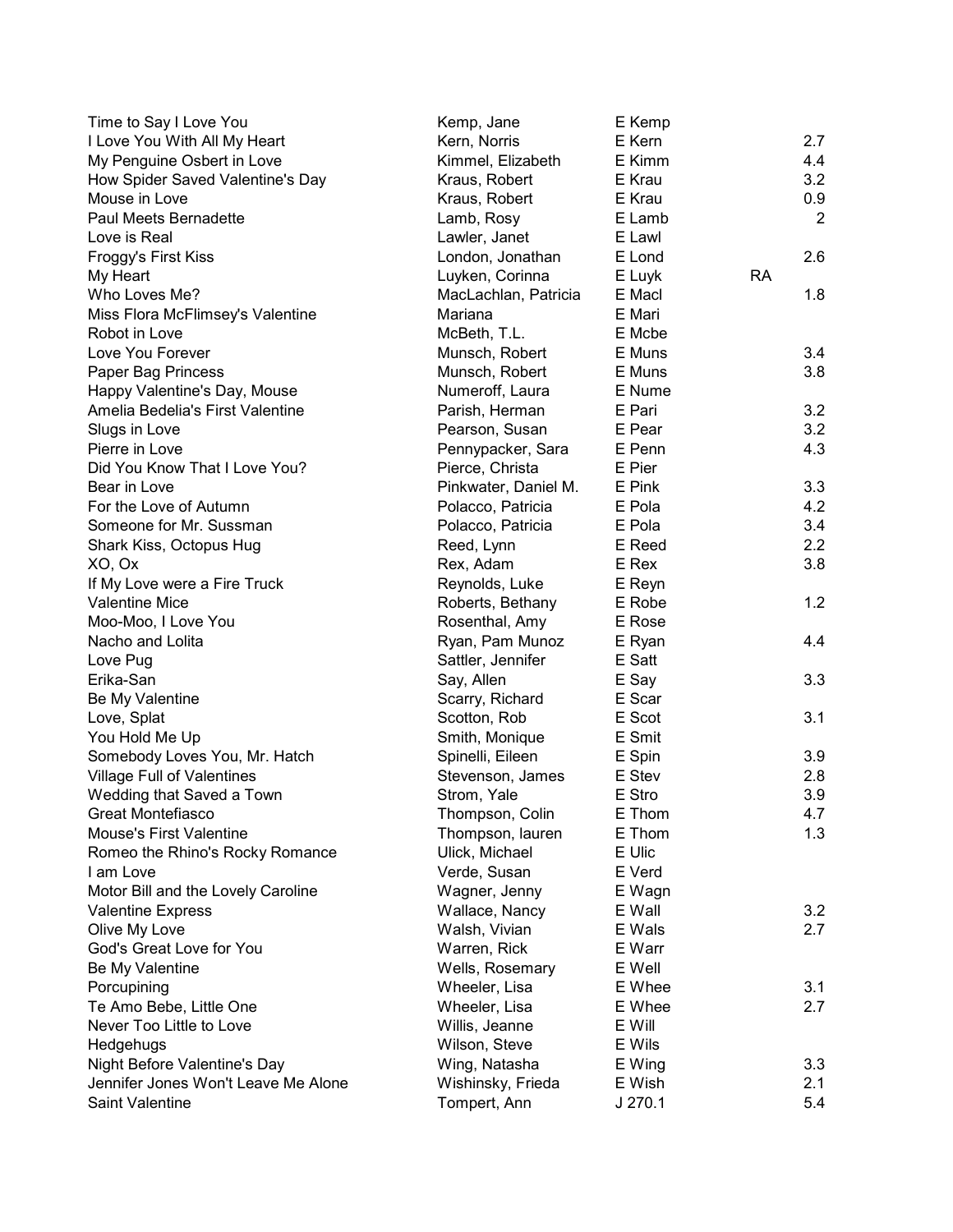| Weddings                                     | Mason, Paul         | J 392.5           |     |
|----------------------------------------------|---------------------|-------------------|-----|
| Scatterbrain Sam                             | Jackson, Ellen      | J 398.2           | 3.5 |
| Princess Who Had No Kingdom                  | Jones, Ursula       | J 398.2           | 4.5 |
| <b>Bubba the Cowboy Prince</b>               | Ketteman, Helen     | J 398.2           | 3.8 |
| Bachelor and the Bean                        | Fowles, Shelley     | J 398.208         | 3.3 |
| Wishing of Biddy Malone                      | Cowley, Joy         | J 398.2094        | 4.1 |
| Brave Margaret : an Irish adventure          | San Souci, Robert   | J 398.2094        | 4.6 |
| Papa Gatto                                   | Sanderson, Ruth     | J 398.2094        | 4.9 |
| Weave of Words                               | San Souci, Robert   | J 398.2095        | 4.7 |
| Paul Bunyan's Sweetheart                     | Lorbiecki, Marybeth | J 398.22          | 4.6 |
| <b>Consider Love</b>                         | Boynton, Sandra     | J 811.54          |     |
| Hopscotch Love                               | Grimes, Nikki       | J 811.54          |     |
| Juliet Dove, Queen of Love                   | Coville, Bruce      | J Fantasy Covi    | 5   |
| <b>Princess Bride</b>                        | Goldman, William    | J Fantasy Gold    | 5.8 |
| Jasmine and Rex                              | Hanel, Wolfram      | J Fantasy Hane    | 3   |
| William Shakespeare's A Winter's Tale        | Coville, Bruce      | J History Covi    | 5.7 |
| William Shakespeare's Romeo and Juliet       | Coville, Bruce      | J History Covi    | 6.7 |
| William Shakespeare's Twelfth Night          | Coville, Bruce      | J History Covi    | 5.1 |
| How the Hangman Lost His Heart               | Grant, K. M.        | J History Gran    | 6.3 |
| Nancy Clancy: Secret Admirer                 | O'Connor, Jane      | J Mystery Ocon 2  | 3.2 |
| Who's in Love with Arthur?                   | Brown, Marc         | J Reality Brow 10 | 3   |
| Muffy's Secret Admirer                       | Brown, Marc         | J Reality Brow 17 | 3.3 |
| Jean and Johnny                              | Cleary, Beverly     | J Reality Clea    | 5.6 |
| Song for Bijou                               | Farrar, Josh        | J Reality Farr    | 4.6 |
| Junie B Jones and the Mushy Gushy Valentines | Park, Barbara       | J Reality Park 14 | 2.9 |
| Tales from a Not-So-Secret-Crush Catastrophe | Russell, Rachel     | J Reality Russ 12 | 4.5 |
| Tales from a Not-so-Happy Heartbreaker       | Russell, Rachel     | J Reality Russ 6  | 4.2 |
| Fly Guy Meets Fly Girl                       | Arnold, Tedd        | JR Arno           | 1.4 |
| I Love You, Dear Dragon                      | Hillert, Margaret   | <b>JR Hill</b>    | 0.8 |
| Silly Tilly's Valentine                      | Hoban, Lillian      | <b>JR Hoba</b>    | 2.5 |
| Just a Little Love                           | Mayer, Mercer       | <b>JR Maye</b>    | 1.6 |